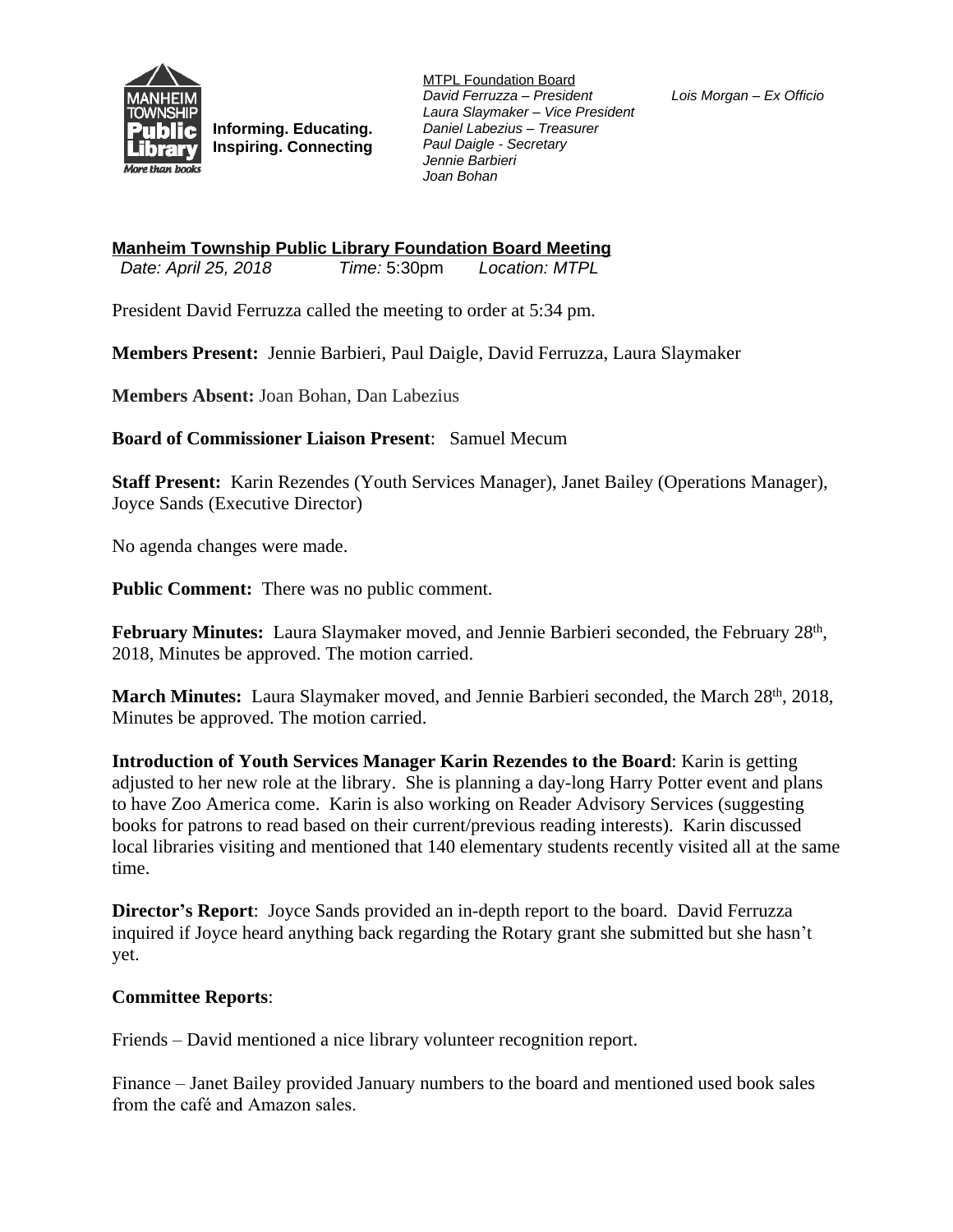

**Informing. Educating. Inspiring. Connecting** MTPL Foundation Board *David Ferruzza – President Laura Slaymaker – Vice President Daniel Labezius – Treasurer Paul Daigle - Secretary Jennie Barbieri Joan Bohan*

David Ferruzza asked about the contributions line in the budget. Janet Bailey explained that it included in-person donations, fundraising events, Extra Give, the annual appeal, and the large annual book sale event.

Facilities – It was mentioned that the automatic doors are working better.

Personnel – No report

## **Old Business**:

**Discussion of Night at the Races** – Night at the Races committee members were congratulated for putting on an excellent event. Nearly twice as much as last year was profited from the event. Approximately 80 people attended. It was well done and enjoyed by all.

**Bylaws Revision** - Sam Mecum reviewed the by-law changes, many of which were to update archaic language or protocols that are no longer necessary. A revised version will be sent to board members to review and then to vote on in a future meeting.

**Buy the Book** – Karin Rezendes ran a similar event at another library. It will be an after-hours social event in the library. Books will be on display with price tags and guests can 'purchase' a book to have it added to the collection. Joyce explained that these books are pre-purchased for the event but not yet added to the collection. Each person who buys a book will have a nameplate put in their book(s) acknowledging their donation of the book to the collection.

**Donor Acknowledgment** – David led an informal discussion of how Donors are currently thanked for their gifts (annual appeal, ExtraOrdinary Give, special programs such as NatR), and how the Board and Staff might be more creative in ways to make the donors feel their gifts are sincerely appreciated. David mentioned calling donors to thank them and other options such as a postcard or letter writing were also mentioned. David mentioned that at the Library System of Lancaster County– how to thank donors has been a big topic of conversation. Several members of the board said they will continue to discuss how to move forward with a letter writing option (either handwritten or printed with a handwritten 'extra' note on the printed letter).

## **New Business**

- Library as Polling Location as the board was about to discuss the difficulties of hosting a polling location at the library, Sam Mecum said that the Board of Commissioners has found another location. As a result, there was no need for further discussion.
- Monthly Board Reports to Board of Commissioners A discussion was held related to providing a report to the Board of Commissioners each month. Options were discussed and Sam Mecum suggested that he could report to the Commissioners if he was provided